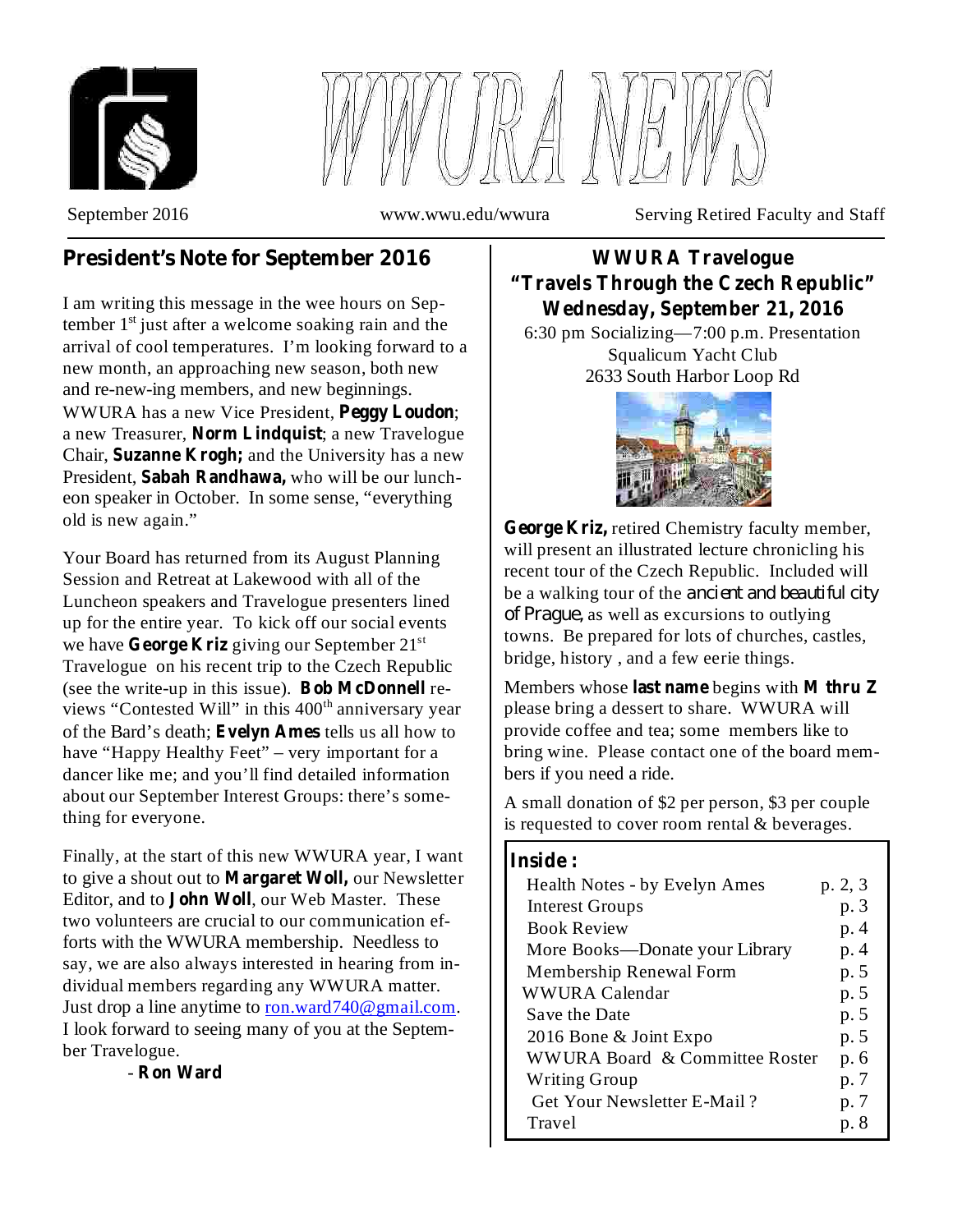# **September 2016 Health Notes by Evelyn Ames Happy, Healthy Feet!**



The foot is an intricate network of bones (26), 33 joints, and various ligaments, tendons, and m Feet take a daily "pounding" as a major shock absorber. It is estimated that an average person takes approximately 10,000 steps each day. Maintaining healthy feet means less distress on the legs, hips, back, shoulders and head. A happy foot makes for a happy body!

A broken foot or broken ankle is a common injury. This may occur from falling, taking a misstep, dropping a heavy object on the foot or possibly from being in a car crash. The fracture can range from tiny cracks in the bones to breaks that pierce the foot skin. The Mayo Clinic patient education reference for a broken foot bone suggests that most broken toes heal well, usually within four to six weeks. In less common situations, depending on the precise location and severity of the injury, a broken toe may become infected or be more vulnerable to osteoarthritis in the future.

Common foot problems and injuries (aside from fractures) include

- ankle sprains (an inversion sprain is most common and happens when the foot falls inward and the outer ligaments are stretched too far; the eversion sprain is when the foot is twisted outwards and the inner ligament is stretched). •
- hammer toe (a deformity of the second, third or fourth toe in which the toe is bent at the middle joint, so that it resembles a hammer. Hammertoe results from shoes that don't fit properly or from a muscle imbalance; usually there is a combination with one or more other factors). •
- bunion (bony bump that forms at base of the big toe. The big toe pushes toward the next toes as well as pushing outward on the metatarsal directly behind the big toe, with the joint enlarging and sticking out). •
- neuroma (sometimes referred to as a "pinched nerve" or a nerve tumor; it is a benign growth of nerve tissue frequently found between the third and fourth toes; causes pain, a burning sensation, tingling, or numbness between the toes and in the ball of the foot, especially when walking). •
- plantar fasciitis (plantar fascia is the thick tissue on the bottom of the foot which connects the heel bone to the toes and creates the arch of the foot. When this tissue becomes swollen or inflamed, it is called plantar fasciitis. This is one of the most common causes of heel pain. One cause is wearing shoes with poor arch support or soft soles. •
- bone spur (an outgrowth of bone that can occurs along the edges of a bone; is most commonly found in joints where two or more bones come together; frequently associated with plantar fasciitis). •
- Achilles tendinitis (associated with overuse and degeneration; generally results from repetitive stress to the tendon; symptoms include thickening of the tendon, development of a bone spur, pain and stiffness of the tendon in the morning, severe pain after exercising, and swelling most of the time). •

Suggestions for keeping feet healthy and happy!

- Choose proper footwear by putting shoes to the 1-2-3 test as suggested by the American Podiatric Medical Association. Step 1: Press on both sides of the heel area of the shoe to ensure the heel is stiff and won't collapse. Step 2: Bend the shoe to check for toe flexibility. The shoe shouldn't bend too much in the toe box area, but it shouldn't be too stiff and inflexible either. Step 3: Try twisting the shoe; it shouldn't twist in the middle. If shoes don't feel comfortable or you don't feel steady in the shoes, don't buy them. Bring your own socks to try on shoes and walk around for a bit of time. Comfortable, yet sturdy shoes are a must. •
- Problems/solutions on types of footwear: you want to wear wedges (problem is twisting or spraining an ankle and the solution is trying a wider, flatter wedge and a rubber sole with good traction); you want to wear peep-toe sandals (problem is increased pressure on toes and the solution is to wear them only for short time); flats (problem is inadequate arch support/cushioning and the solution is to use inserts for shock absorption and avoid prolong wear); platforms and high heels (problem is pain in ball of the foot and the solution is to wear less than two inch heels which provide more stability); gladiator and strappy sandals (problem is irritation between toes, dead skin build-up around heels, lack of shock absorption and the solution is to select soft, supple leather as well as making sure the heels and toes do not land off the soles). •

( *cont'd next page)*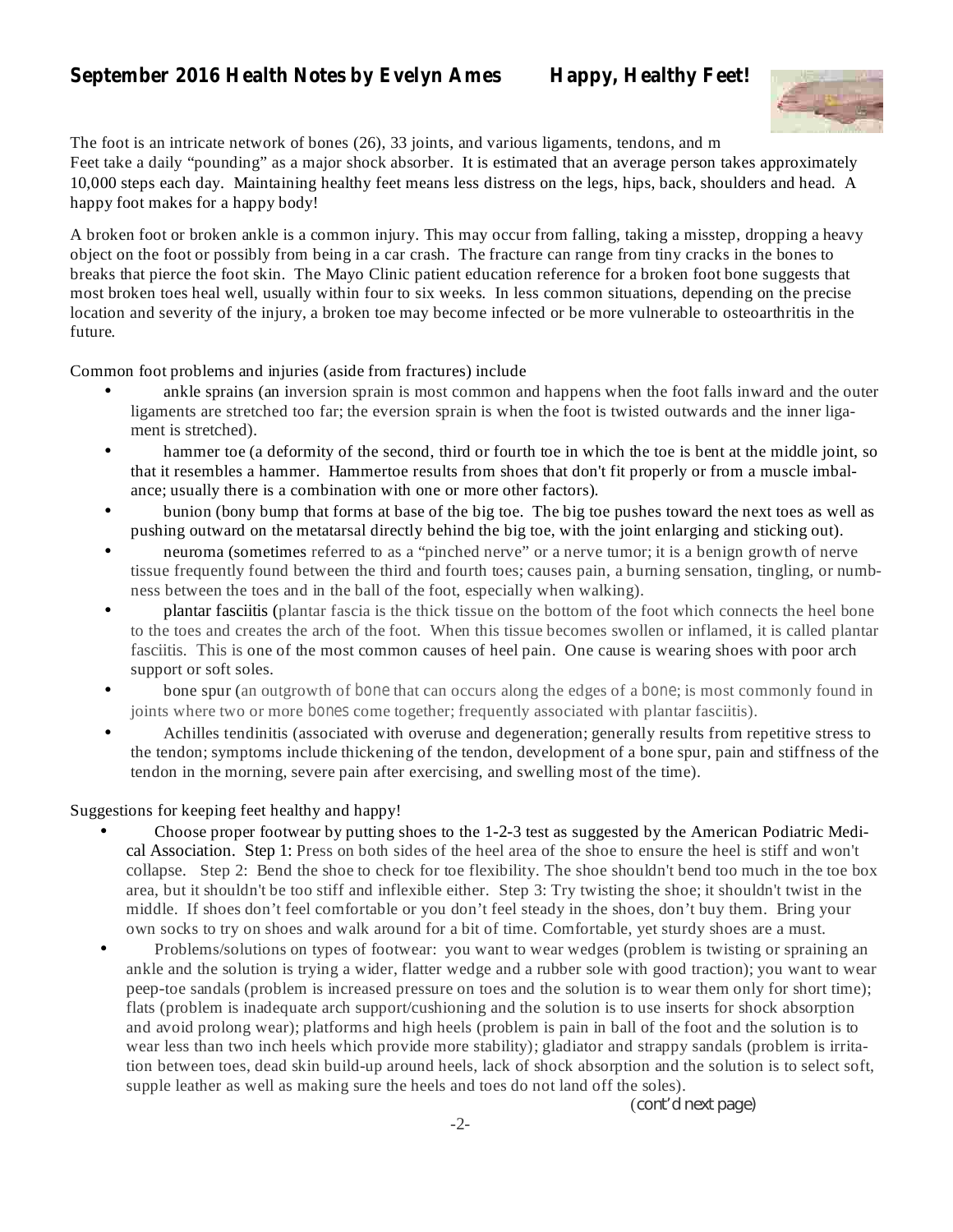### **Health Notes,** cont'd

Information about pedicures such as bringing your own utensils, scheduling early morning because foot salon baths are usually cleanest at that time, asking about sterilization procedures of spa equipment, and other recommendations for maintaining healthy cuticles and nails can be found at the American Podiatric Medical Association site. •

Ice is Not Nice! Update on recommendations for treating a sprained ankle or knee using the acronym RICE (rest, injury area and delay swelling and reduce pain. Now the recommendation is not to use ice. Why? Icing an injury ice, compression, and elevation): Eliminate the use of "rest" and "ice." The National Athletic Trainers' Association recommends early movement such as contracting and relaxing a joint because this improves blood flow which improves healing. Resting the injured area only delays healing. The purpose of ice right after a sprain was to cool the shuts off the blood supply. Blood carries inflammatory cells called macrophages that release the hormone called insulin-like growth factor IGF-1 to the injured area to help in the healing process. Icing prevents blood flow, thus the release of the hormone. http://stoneathleticmedicine.com/2014/04/rice-the-end-of-an-ice-age/comment-page-2/

Suggested websites to visit for further information: http://www.apma.org/Learn/HealthyFeetTipsList.cfm?navItemNumber=535 http://www.theorthopedicclinicassociationmd.com/home/tocaphysicians/orthopedic-care-foot-ankle/ http://www.mayoclinic.org/symptoms/foot-pain/basics/definition/sym-20050792 http://www.aofas.org/footcaremd/conditions/ailments-of-the-smaller-toes/Pages/Hammertoe.aspx http://www.summitortho.com/services/ankle-foot/

#### **SEPTEMBER INTEREST GROUPS**

If you are interested in one of the groups please call or email the contact person.

**BOOK GROUP** --Donna Moore, 360-733-5769 <dfmoore12@gmail.com> We will meet at 2:30 Tuesday, Sept. 20th at the home of Donna Moore, 1200 Birch Falls Dr., September's book is *Give Us the Ballot* by Ari Berman. Discussion leader, Mary Jo; treats, Evelyn Wright. October's book is *The Wright Brothers* by David McCullough. Discussion leader, Barb Evans; treats, Inge.

**BRIDGE GROUP** --Nicholas Bullat, 360-770-7270 <gnb.maestro@q.com> The Bridge Group will meet at 1:30 pm, Tuesday,September 27th. Place to be announced.

**INFORMAL DINING --** Janet Berg, 360-733-4654, <janetlila@hotmail.com>

**OPERA GROUP** --Evelyn Ames, 360-734-3184, <evelyn.ames@wwu.edu> Web site for The MET HD: https://www.metopera.org/Season/InCinemas/. October 8, *Tristan und Isolde* October 22, *L'Amour de Loin*Locations for MET HD: Barkley Film Center and Lincoln Theater in Mt. Vernon. Skagit Opera is at McIntyre Hall in Mt. Vernon. At various times the Pickford Film Center offers opera, ballet, and theater productions from Europe venues.

The Skagit Opera (now called Pacific Northwest Opera): http://skagitopera.org/performances/

**PLAY READING -** Barb Evans, 360-650-9724 <barbandhoward@comcast.net> Call if interested. The first meeting will be announced soon.

**SKIING -** Charlie Way, 360-734-0649 <cybway@aol.com>

**WRITER'S GROUP** -Lynne Masland, 360-676-9821 <lmasland@comcast.net> Meets twice a month. The groups are kept small so there is time for reading and critiquing each other's work.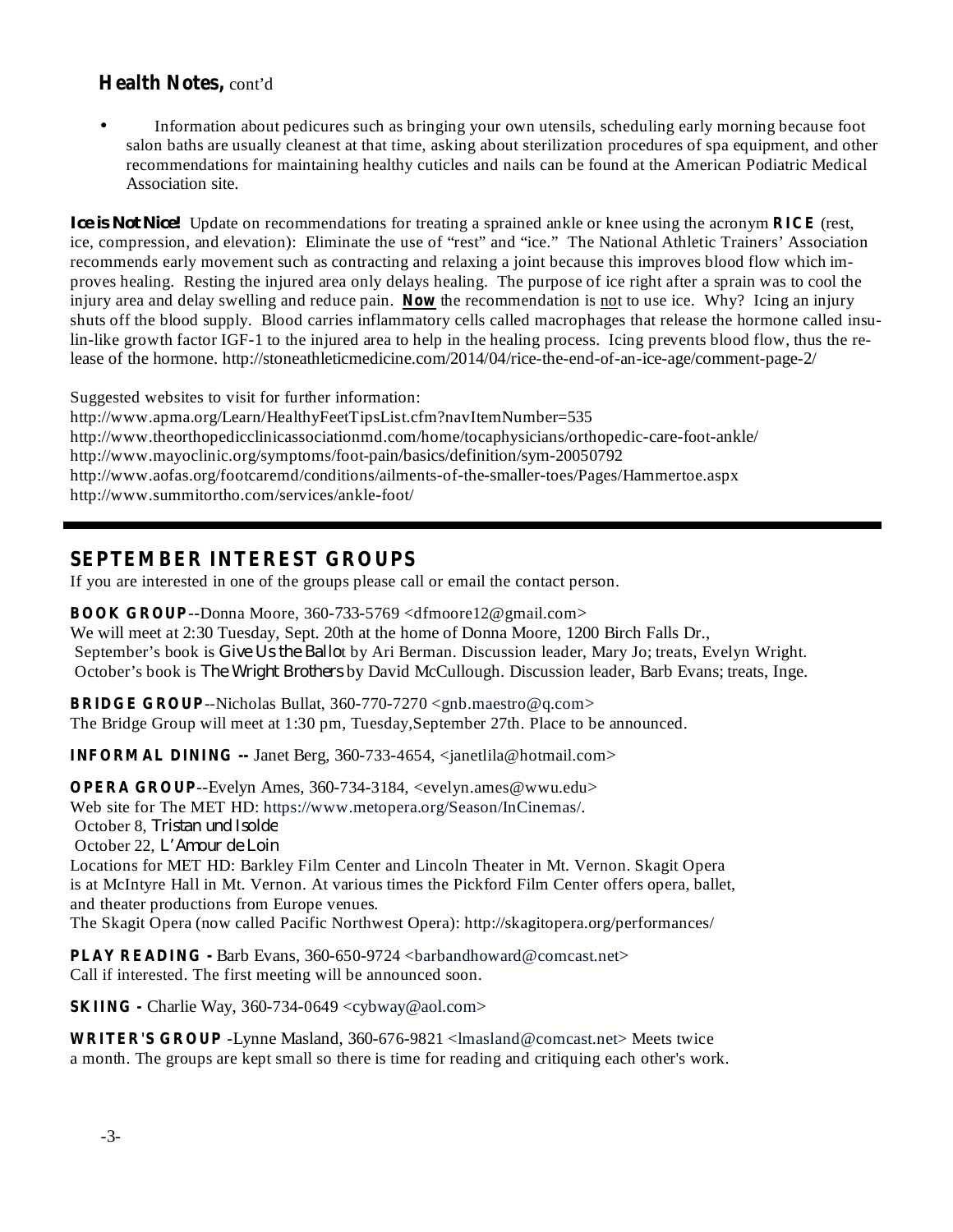# **Book Review**

#### **by James Shapiro -- A Review** *Contested Will: Who Wrote Shakespeare,*

Reviewing this 2010 book this year is fitting because, as Ron Ward reminded me, 2016 marks the  $400<sup>th</sup>$ anniversary of Shakespeare's death. This fascinating book by an eminent Shakespeare scholar—Shapiro holds an endowed chair of literature at Columbia University—address the often vexed question of whether that fellow from Stratford was really the author of the plays and poems attributed to him. As Shapiro reminds us, the argument against Shakespeare usually goes something like this: the plays and poems are so sublimely beautiful and powerful, filled with such wisdom and detailed knowledge that it is impossible, unthinkable that the unlettered bumpkin from an obscure village could have written them. It must have been some educated, even noble man of affairs.

The list of proposed real authors is extensive and growing. The leading candidates have been Francis Bacon and Edward de Vere.. Shapiro confesses that he believes the man from Stratford to be the real author, but in this absorbing book he does not try to persuade non-believers. To do that, he writes, would be like convincing people who believe otherwise that evolution is real or that the world climate really is warming. That is, the positions are matters of faith, and he will not engage.

Instead he lays out for us the narrative of the dispute and places that narrative in the context of the intellectual and social developments of the times. Recognizing the impossibility of discussing every proposed alternative, Shapiro takes up the cases of Bacon and de Vere, devoting one long section of the book to each. Each had a primary champion. Delia Bacon (not a relative) was Bacon's. In her time she was an accomplished lecturer and author and in general made the argument I sketched out above, She also claimed to have discovered, in the First Folio of Shakespeare, a coded claim by Bacon. She never revealed what the code was. Unfortunately, her theory became an obsession, a monomania. She spent the last period of an unhappy life in a mental institution. Others took up the cause, finding coded confirmation in the text of Shakespeare's works. Shapiro notes that these claims followed hard upon the heels of the development of the telegraph and the Morse code.

Enthusiasm for Bacon waned with the nineteenth century. The anti-Stratfordians replaced him with Edward de Vere. The leader of the Oxfordians was Thomas Looney (rhymes with "bony"), who, nostalgic for an idealized non-democratic past, found his values in the plays and championed the seventeenth Earl of Oxford. His book impressed Freud, who had long doubted the man from Stratford.

The last section of Shapiro's book cites all contemporary mentions of Shakespeare. There are a multitude. The most impressive are those of Ben Jonson, fellow playwright and actor, classically educated. They acted in each other's plays. If the fellow from Stratford could fool Jonson, he could write the plays.

Edward de Vere died in 1604. Shakespeare wrote some of his greatest works from 1605 to 1612.

#### **-Bob McDonnell**

WWURA is in the process of collecting remnants of professional libraries (t *hose boxes* Books and *still stacked in your garage)* and sending them to Ghana. Contact has been made with someone in Seattle who would put them into barrels and ship them to Ghana. There will be some expense involved and it is still early in the planning. If you are interested

or have questions, send an email to **Norm Lindquist**, norm(at)silverbeach.com.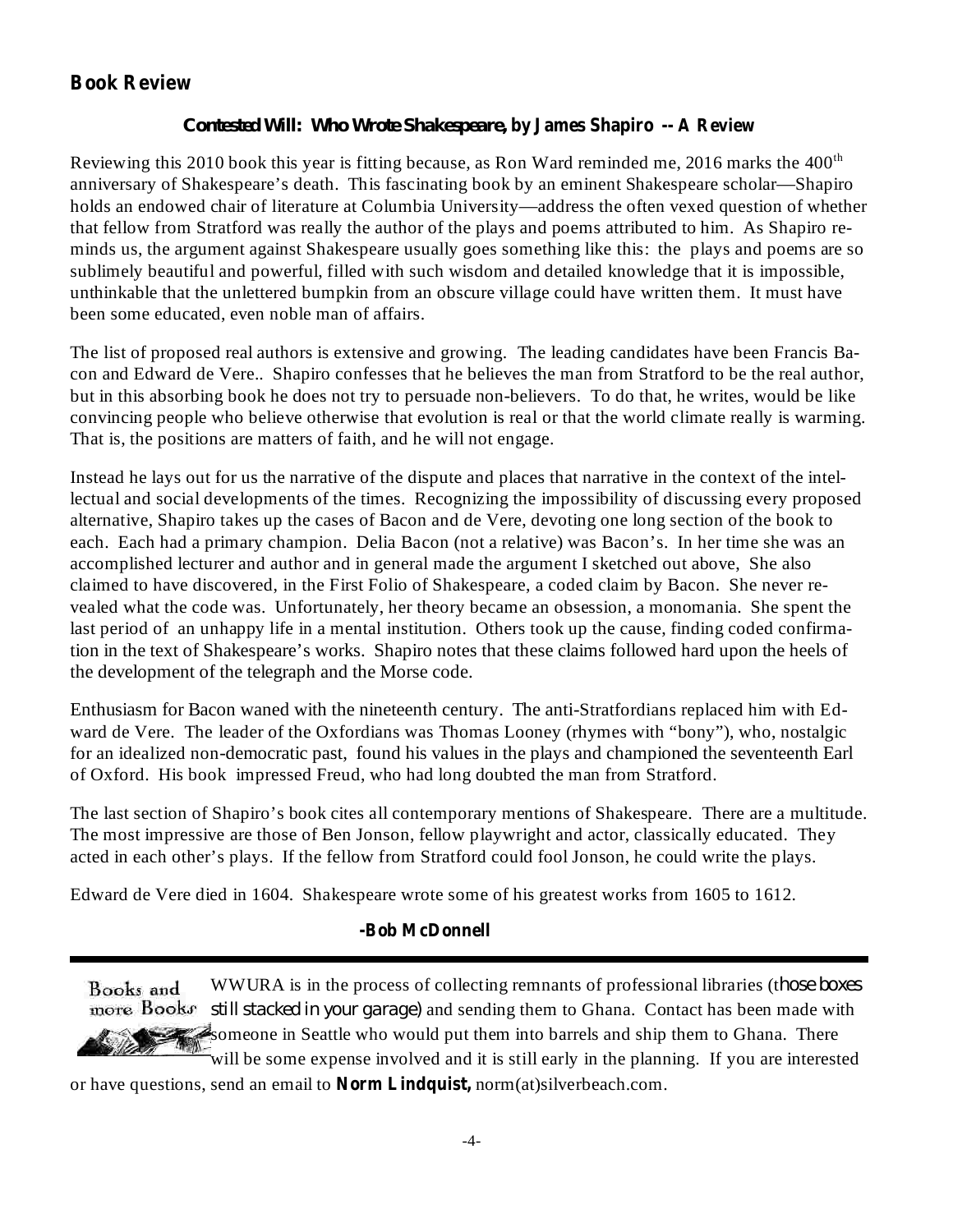# **WWURA Membership Application or Renewal Form 2016-2017**

|                                                                                                                                  | Year Retired_________ Years of WWU Service____ Department/Unit___________________                                                                                                          |  |  |  |
|----------------------------------------------------------------------------------------------------------------------------------|--------------------------------------------------------------------------------------------------------------------------------------------------------------------------------------------|--|--|--|
| If not a WWU retiree, check one: $\Box$ WWURA Friend Spouse/Partner of Retiree                                                   |                                                                                                                                                                                            |  |  |  |
| Select Membership (includes spouse or partner)                                                                                   |                                                                                                                                                                                            |  |  |  |
| Contributing Membership \$50.00 or more<br>$\Box$ Regular Membership<br>\$25.00<br>$\Box$<br>Surviving Spouse or partner \$ 6.00 |                                                                                                                                                                                            |  |  |  |
| Contribution to WWURA Scholarship fund \$                                                                                        |                                                                                                                                                                                            |  |  |  |
|                                                                                                                                  |                                                                                                                                                                                            |  |  |  |
|                                                                                                                                  | Please mail this application and check (made payable to WWURA) to WWURA Membership,<br>c/o Barbara Evans, 715 North Garden Street, #502, Bellingham, WA 98225. (Contributions are deducti- |  |  |  |
| <b>WWURA Calendar-2016</b>                                                                                                       | Save this Date<br>October 21st                                                                                                                                                             |  |  |  |
| September<br>6—Board Meeting<br>21—Travelogue—Squalicum Yacht Club                                                               | Sabah Randhawa, the new WWU President, will<br>be the speaker at our WWURA Luncheon. Details<br>and reservation form will be in the October news-<br>letter.                               |  |  |  |
| October<br>4-Board Meeting<br>21-WWURA Lunch-Northwood Hall                                                                      |                                                                                                                                                                                            |  |  |  |
| <b>November</b><br>1-Board Meeting<br>16—Travelogue - Squalicum Yacht Club<br><b>December</b><br>6-Board Meeting                 | 2016 Bone and Joint Expo - Bellingham, WA<br><b>October 1, 2016</b><br>Location: Whatcom Community College<br><b>Syre Center</b><br>237 W. Kellogg Road<br>Bellingham, Washington 98226    |  |  |  |
| 21—Holiday Party -Squalicum Yacht Club                                                                                           | <b>Contact:</b> Winnie Monohan (p) $(206)$ 547-2707 x101                                                                                                                                   |  |  |  |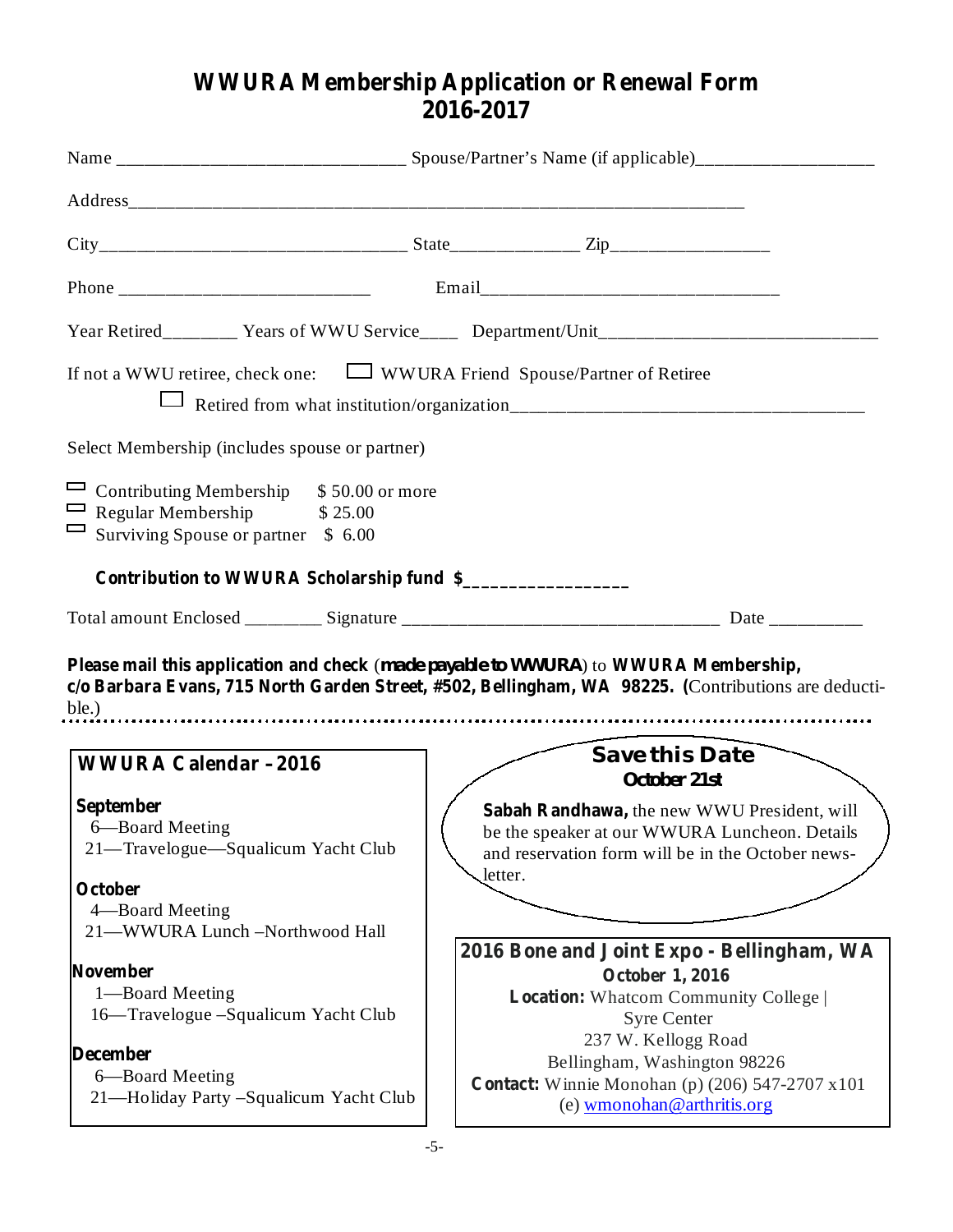# **Western Washington University Retirement Association Board of Directors—2016-2017**

# **Officers**

| President               | Ron Ward                        |                          |                            | 738-8900               | ron.ward740@gmail.com      |  |
|-------------------------|---------------------------------|--------------------------|----------------------------|------------------------|----------------------------|--|
| <b>Past President</b>   | <b>Evelyn Ames</b>              |                          |                            | 734-3184               | evelyn.ames@wwu.edu        |  |
| President Elect         | Margaret(Peggy) Loudon          |                          |                            | 733-6052               | peggylou99@gmail.com       |  |
| Secretary               | Donna Moore                     |                          |                            | 733-5769               | dfmoore12@gmail.com        |  |
| Treasurer               | Norm Lindquist                  |                          |                            | 647-1428               | norm@silverbeach.com       |  |
|                         |                                 |                          |                            |                        |                            |  |
| <b>Board</b> (end year) |                                 |                          |                            |                        |                            |  |
| 2017) Christine Gerhold |                                 | 733-9265                 | chrisandgeorge@comcast.net |                        |                            |  |
| 2017) Ron Ward          |                                 |                          |                            | ron.ward740@gmail.com  |                            |  |
|                         | 2017) Margaret Woll<br>734-8427 |                          |                            | mhildeb408@aol.com     |                            |  |
| 2018) Margaret Belzek   |                                 | 714-1156                 |                            | frabelz@comcast.net    |                            |  |
| 2018) George Kriz       |                                 | 966-3646                 | gkriz4@comcast.net         |                        |                            |  |
| 2018) Ariel Lennon      |                                 | 733-5181                 |                            | amcleasbyh@comcast.net |                            |  |
| 2019) Margaret Lennon   |                                 | 733-6052                 |                            | peggylou99@gmail.com   |                            |  |
| 2019) Bob McDonnell     |                                 | 650-0626                 | bobmcdonnell1628@gmail.com |                        |                            |  |
| 2019) Lina Zeine        |                                 | 734-7408                 |                            | lzeine@comcast.net     |                            |  |
|                         |                                 |                          |                            |                        |                            |  |
| <b>Committees</b>       | <b>Chairs</b>                   |                          |                            |                        |                            |  |
| <b>Book and Film</b>    |                                 | <b>Bob McDonnell</b>     | 650-0626                   |                        | obmcdonnell1628@gmail.com  |  |
| Health                  |                                 | <b>Evelyn Ames</b>       | 734-3184                   |                        | evelyn.ames@wwu.edu        |  |
| Hospitality             |                                 | <b>Christine Gerhold</b> | 733-9265                   |                        | chrisandgeorge@comcast.net |  |
|                         |                                 | Margaret Belzek          | 714-1156                   |                        | frabelz@comcast.net        |  |
| Membership              |                                 | <b>Barbara Evans</b>     | 650-9724                   |                        | barbandhoward@comcast.net  |  |
| Newsletter              |                                 | Margaret Woll            | 734--8427                  |                        | mhildeb408@aol.com         |  |
| Program                 |                                 | Ariel Lennon             | 733-5181                   |                        | amcleasbyh@comcast.net     |  |
| Publicity               | George Kriz                     |                          | 966-3646                   |                        | gkriz4@comcast.net         |  |
| Travelogue              | Suzanne Krogh                   |                          | 647-2028                   |                        | slkrogh@comcast.net        |  |
| Web Page                | John Woll                       |                          | 734-8427                   |                        | john@silverbeach.com       |  |

# **Interest Groups Contact Person**

| <b>Book Group</b>      | Donna Moore     | 733-5769 | $d$ fmoore12@gmail.com |
|------------------------|-----------------|----------|------------------------|
| <b>Bridge Group</b>    | Nicholas Bullat | 770-7270 | $gnb$ .maestro@q.com   |
| <b>Informal Dining</b> | Jan Berg        | 733-4654 | janetlila@hotmail.com  |
| Opera Group            | Evelyn Ames     | 734-3184 | evelyn.ames@wwu.edu    |
| Skiing                 | Charlie Way     | 734-0649 | cybway@aol.com         |
| Writers Group          | Lynn Masland    | 676-9821 | lmasland@comcast.net   |

E-Mail Barbara Evans 650-9724 barbandhoward@comcast.net

WWURA Mailing 516 High Street Bellingham, WA 98225-9020 WWURA Website www.wwu.edu/wwura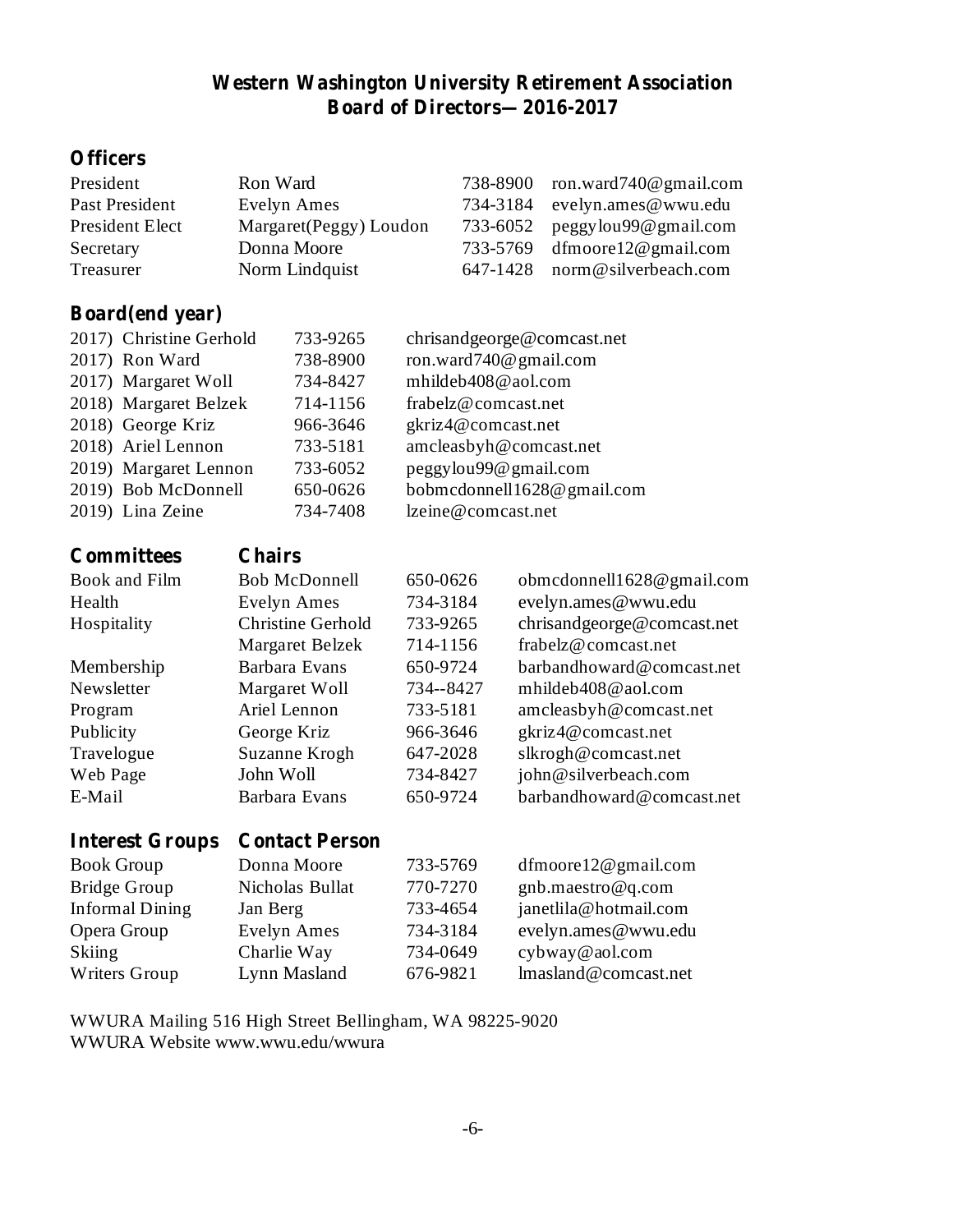# **Writing Group**

Lynne Masland is writing a memoir about her two years living with her family in American Samoa in the *1960s. This is an excerpt from her two-week voyage on a Tonga copra steamer .*

#### **The Tonga Steamer**

for a moment looking across the reef and down toward the harbor shore toward the *Aoniu*. The Tonga steamer arrived. My adventure was about to begin. The screen door of our bungalow banged open as Mary, Grant, carrying my suitcase, and I stepped out into the brilliant noonday sunshine. We stood

The *Aoniu*, a small cargo ship of about 150 feet owned and operated by the Tongan government, called regularly at Pago Pago in American Samoa every six weeks or so. She plied a triangular circuit from Nuku'alofa on the main Tongan island of Tongatapu, west to the Fijian port of Suva, north to Apia in Western Samoa, and southeast to Pago. Then she headed homeward again, down through the Tongan island chain, Tofua, Niuetobutapu and Vavau, picking up and unloading copra along the way. Coconuts, the cash crop of the South Pacific, were split and dried in the sun, then packed in rough burlap sacks and piled on wharves or remote island beaches to be collected by inter-island freighters. Eventually, the dried coconuts, or copra, went to Suva or Noumea in French Caledonia where Lever Brothers processed it into soap, cooking oil and cattle feed.

Presently, the *Aoniu* lay alongside the wharf in Pago Pago. For several days she had stayed there while the side *fale*. crew unloaded cargo: the deck cargo of bananas, bundles of pandamus mats, baskets of taro; and, from the hold, copra. It was September, just past the rainy season. Onshore, Pago steamed in the sun. Behind the cluster of wooden trading stores and round, palm-thatched houses, palm trees and bush climbed the mountain slopes, broken here and there by green and brown taro patches the circular shape of an occasional hill-

On board, deckhands in *lavalavas* sweated over bulging burlap copra sacks, heaving them onto coarse rope net squares spread in webs on the dock. Gathered into a pouch, the filled net swung from the cargo boom, up, out, landing with a thud on the stone wharf.

"Let's go," I said firmly. Now that the decision had been made, it was time for me to leave our bungalow and board the ship.

# **Receive** the Newsletter by E-Mail ?  $\qquad$  | Haven't Renewed Your

We heard you loud and clear!

A number of members have said they prefer to get the newsletter by e-mail - it is, after all, cheaper ( it costs \$1.25 per issue to produce and send snail mail), so Barbara Evans has volunteered to make that happen for those of you who elect to do so. Phone Barbara at 650-9724 or email her < barbandhoward@comcast.net> and your next issue will be sent that way.

# **Membership Yet?**



If you see a label on the front of your newsletter that says "Please Renew Your Membership", it means your dues are overdue.

We have included a Membership Renewal Form on page 5 and hope you will use it to rejoin us this year.